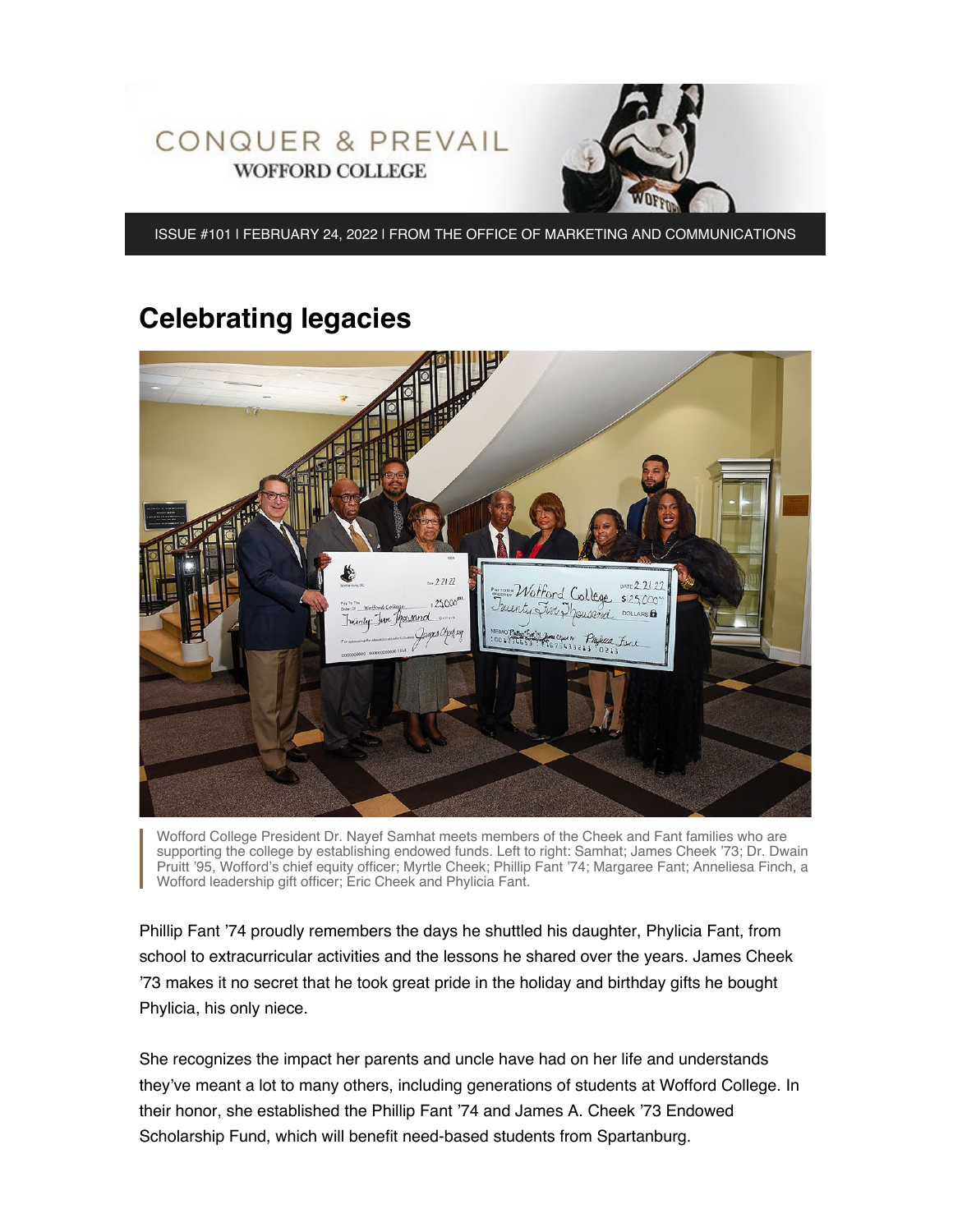"Legacy matters and they were courageous," Phylicia Fant says. "The whole idea of the shoulders we stand on is real."

Her father and uncle were among the first Black students to attend Wofford. They made contributions to shape the student experience, and recent gifts from their family will continue to impact the campus for years to come.

Cheek has established the Arthur Earl Cheek and Myrtle Jackson Cheek Legacy Endowed Scholarship Fund to honor his parents. Fant and his wife, Margaree, started a travel fund to support students traveling with the college's Office of Equity, Diversity and Inclusion. All of the new funds were announced during one of the college's Black History Month events on Feb. 21.

Cheek worked in the college's admission office as a student, and that led to a full-time job before he started law school. Fant, his brother-in-law, was probably one of the first people Cheek informally recruited to Wofford while talking about his time on campus when visiting with friends and family.

#### **[READ MORE](https://www.wofford.edu/about/news/news-archives/2022/celebrating-legacies)**

### **Arts update**



#### IN THIS ISSUE:

- + Wofford Theatre: "The Fairytale Lives of Russian Girls" and "Pride and Prejudice."
- + Cultural Affairs: "Being Moved: An Exploration of Organic Movement and Expression," led by Robin Levine.
- + Museum Exhibitions: "I Work with Clay." American ceramics from the Hackney-Haight Collection.
- + "Dr. Francis Robicsek (1925-2020): The Art of Collecting."
- + Gallery Exhibition: "Rural Queer."
- + RSRCA Interim: "Slow Fashion."
- + Symposium: Celebrating Dr. Peter Schmunk.

The Rosalind Sallenger Richardson Center for the Arts is hosting an artist talk and workshops involving dance Friday (Feb. 25) and Saturday (Feb. 26). **[Learn about these](https://www.wofford.edu/wofford.edu/documents/student-experiences/arts-culture/rsrca-newsletter-2022-spring.pdf) [upcoming events and other arts happenings on campu](https://www.wofford.edu/wofford.edu/documents/student-experiences/arts-culture/rsrca-newsletter-2022-spring.pdf)s in the Rosalind Sallenger Richardson Center for the Arts newsletter.**

#### MUSEUM AND **GALLERY HOURS**

Tuesdays, Wednesdays, Fridays and Saturdays: 1-5 p.m. Thursdays: 1-7 p.m. Closed Sundays and Mondays Admission is free.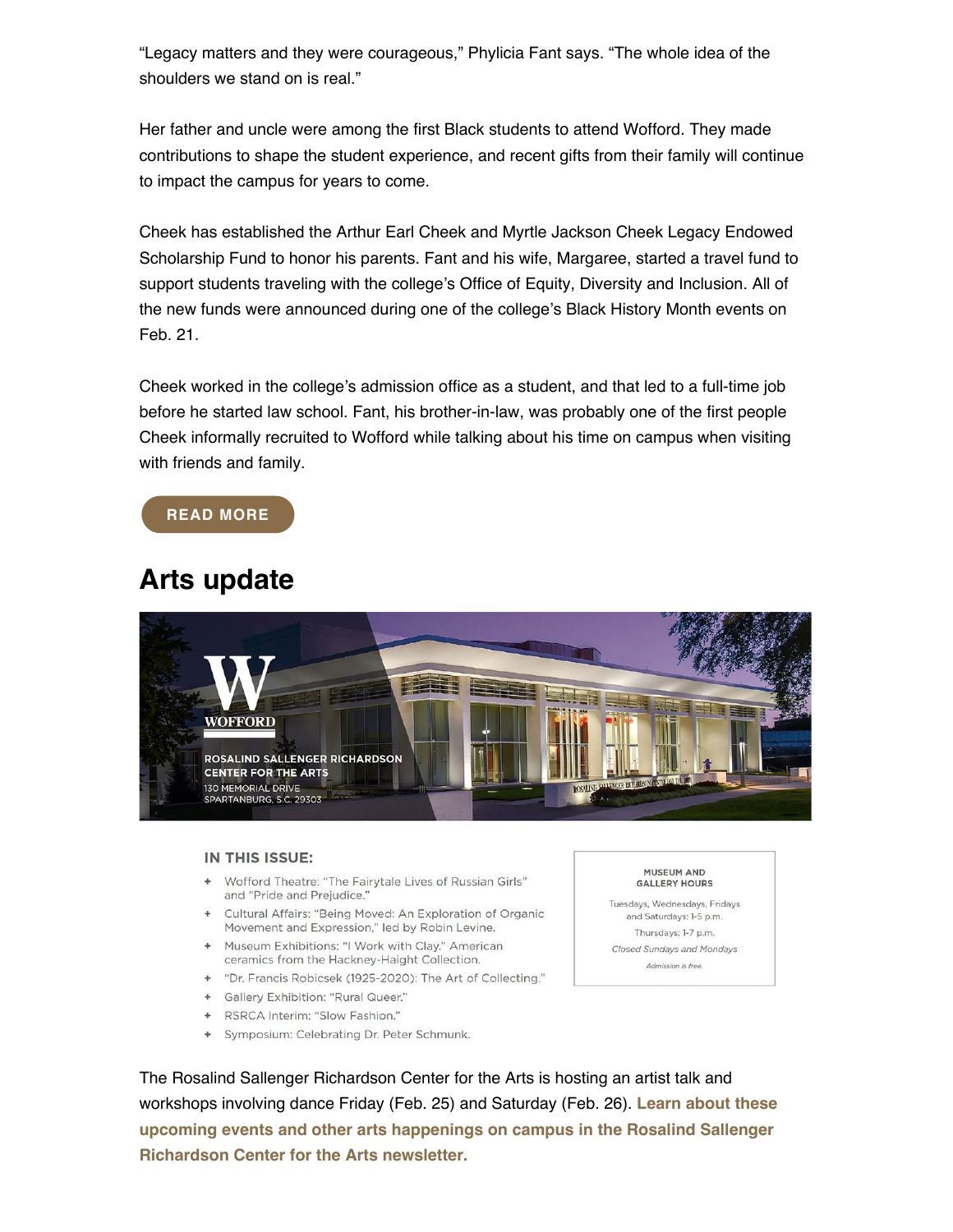# **SpartanDogs**



After a two-year layoff, the SpartanDogs returned to action in November. The team has another race coming up in April.

#### By Benjamin H. Bledsoe '24

For two years, the SpartanDogs faced an obstacle they couldn't go over, under or around.

The Spartan race team, started in 2019, competed in one event before COVID-19 shut them down. The team returned to action in November and has another event coming up April 10 in Concord, North Carolina.

Harrison Chase '22, Leah Wilson '20 and Liesel Rutland '20 started the team. They shared an interest in running and competing in triathlons and Spartan races and wanted to create a club that focused on strenuous physical feats in a team setting.

Spartan Races are physically demanding, ranging in length from 3 miles to 26 miles. Throughout the race, runners must complete difficult obstacles to get to the finish line.

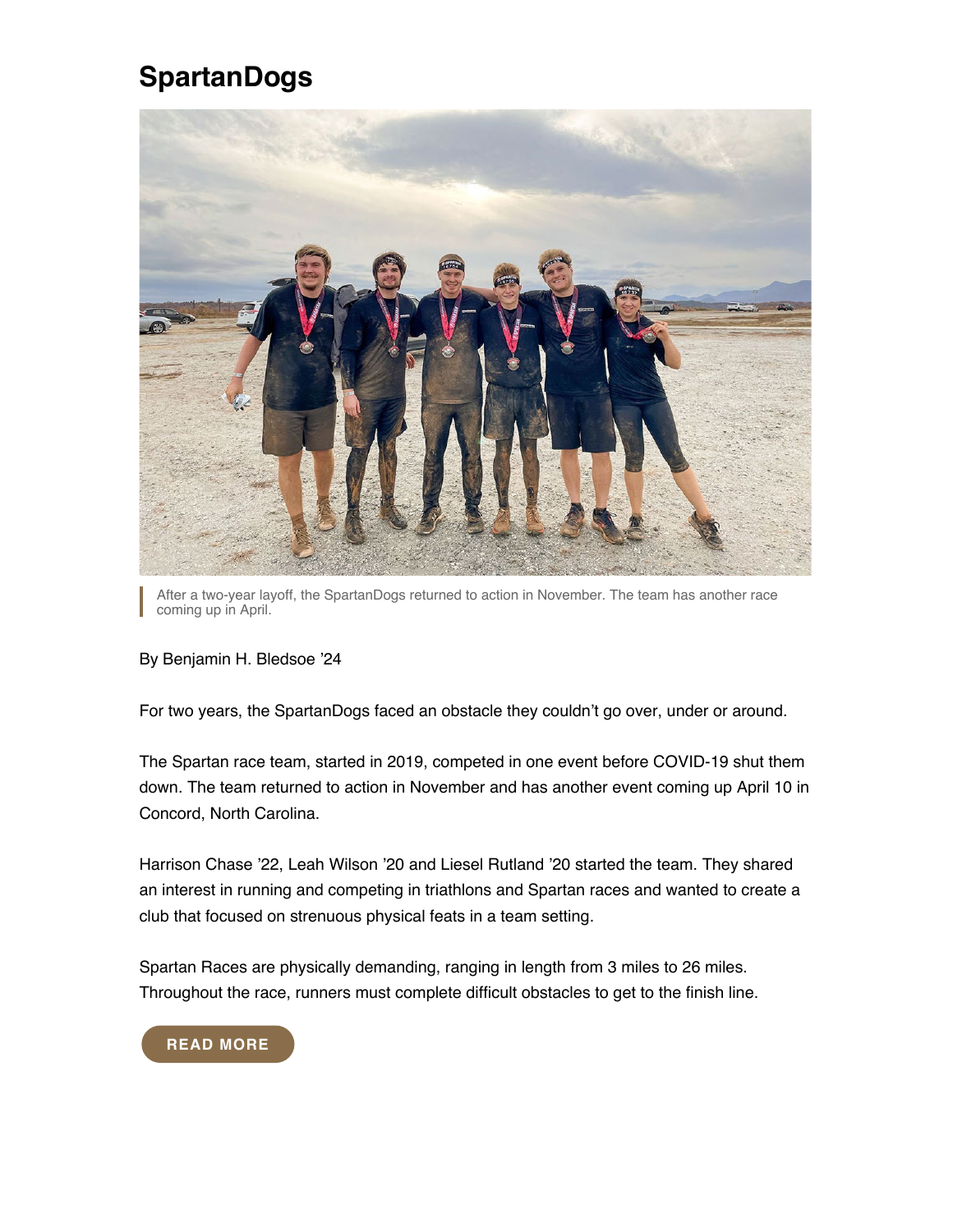# **Upcoming Black History Month event**

**"bell hooks and Black Feminism,"** a panel discussion with Dr. Bria Harper, assistant professor of English; Dr. Dresden Lackey, assistant professor of sociology and anthropology; Jessica Scott-Felder, assistant professor of studio art; Dr. LaTasha Smith-Tyus, director of career services; and Dr. Nancy Williams, associate professor and chair of philosophy, will conclude the college's Black History Month events and help kick off Women's History Month at 6 p.m. Monday in Olin Theater, Franklin W. Olin Building.

## **Southern Conference Basketball Championships**



Sam Godwin '24 attempts a shot against East Tennessee State University. Godwin is fifth on the men's basketball team in rebounds (90), and he's made 64% of his shots.



Jackie Carman '22 faces a double team against UNC Greensboro. Carman leads the women's basketball team in scoring with 12.3 points per game.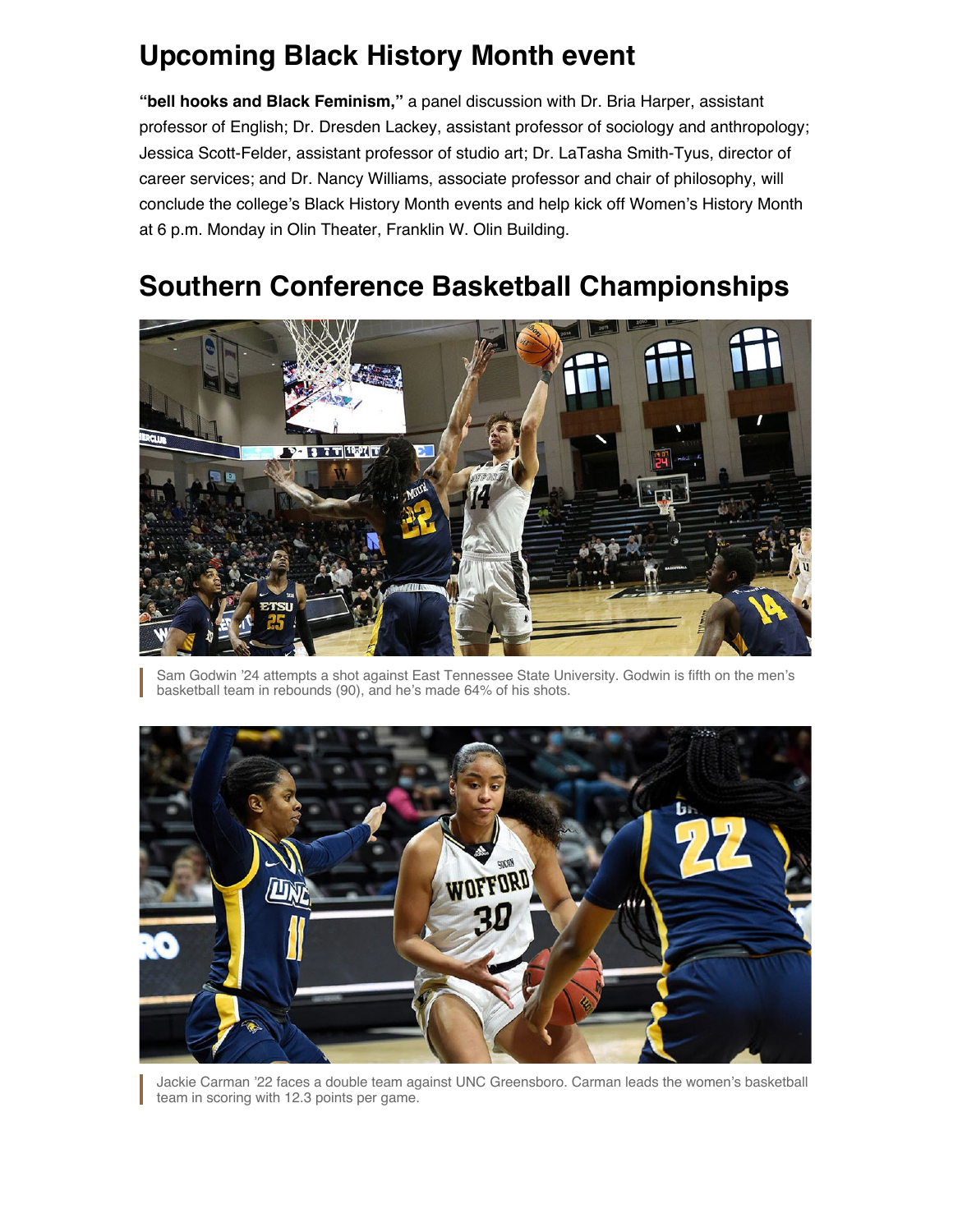The men's and women's Southern Conference Basketball Championships will be held in Asheville, North Carolina, Thursday, March 3 through Monday, March 7. The men conclude the regular season at 7 p.m. Saturday at home against Mercer. The women's team will end the regular season at 1:30 p.m. Saturday at Chattanooga. The seeds for next week's tournaments will be announced over the weekend.

**[Find information, including how to purchase tickets, for the Southern Conference](https://soconsports.com/sports/2021/9/20/2022BasketballChamps.aspx?path=mbball) [Basketball Championships](https://soconsports.com/sports/2021/9/20/2022BasketballChamps.aspx?path=mbball)**.

## **Celebrating food and family**

Wofford's campus community was treated to more than lunch in the Burwell Dining Hall. A Mardi Grasthemed celebration took place to celebrate the grand re-opening of the building after a two-year renovation.

Wofford College and its culinary partner, AVI Foodsystems, celebrated the grand re-opening of Burwell Dining Hall with a Mardi Gras-themed celebration.

**[Read all about it and what the new Burwell has to offer](https://www.wofford.edu/about/news/news-archives/2022/celebrating-food-and-family)**.

**[Watch a video tour of the new Burwell led by Megan Santos '23](https://www.youtube.com/watch?v=Kdd0mIkKnfk)**.